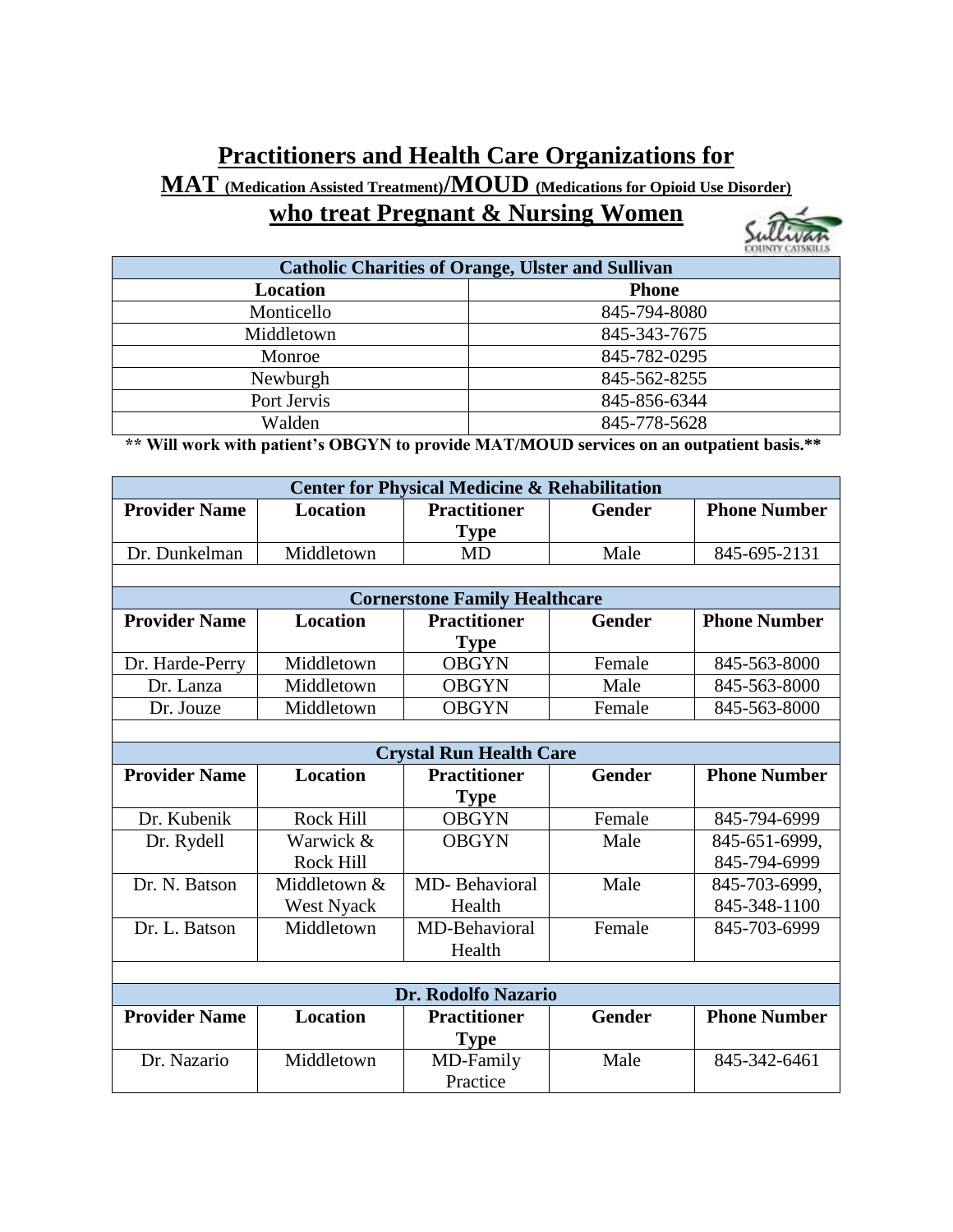## **Practitioners and Health Care Organizations for**

# **MAT (Medication Assisted Treatment)/MOUD (Medications for Opioid Use Disorder)**

### **who treat Pregnant & Nursing Women**



| <b>CAPELLED CATLINING</b><br><b>Hudson Valley Community Services</b> |                 |                                      |               |                     |  |
|----------------------------------------------------------------------|-----------------|--------------------------------------|---------------|---------------------|--|
| <b>Provider Name</b>                                                 | <b>Location</b> | <b>Practitioner Type</b>             | <b>Gender</b> | <b>Phone Number</b> |  |
| Dr. Cackowski                                                        | Monticello      | <b>MD</b>                            | Female        | 845-791-8871        |  |
|                                                                      |                 |                                      |               |                     |  |
|                                                                      |                 | <b>Montefiore/St. Lukes Cornwall</b> |               |                     |  |
| <b>Provider Name</b>                                                 | <b>Location</b> | <b>Practitioner Type</b>             | <b>Gender</b> | <b>Phone Number</b> |  |
| Cynthia Barton                                                       | Multiple Hudson | <b>Pregnancy Support</b>             | Female        | 845-913-8667,       |  |
|                                                                      | Valley counties | Navigator                            |               | 845-568-2597        |  |
|                                                                      |                 |                                      |               |                     |  |
|                                                                      |                 | <b>Restorative Management Corp.</b>  |               |                     |  |
| <b>Provider Name</b>                                                 | <b>Location</b> | <b>Practitioner Type</b>             | <b>Gender</b> | <b>Phone Number</b> |  |
| Dr. Woods                                                            | Monticello      | MD                                   | Male          | 845-250-1115        |  |
| Dr. Woods                                                            | Middletown      | <b>MD</b>                            | Male          | 845-342-5941        |  |
| Dr. Woods                                                            | Port Jervis     | <b>MD</b>                            | Male          | 845-856-7576        |  |
| Dr. Woods                                                            | Newburgh        | <b>MD</b>                            | Male          | 845-561-5783        |  |
|                                                                      |                 |                                      |               |                     |  |
|                                                                      |                 | <b>Sun River Health</b>              |               |                     |  |
| <b>Provider Name</b>                                                 | <b>Location</b> | <b>Practitioner Type</b>             | <b>Gender</b> | <b>Phone Number</b> |  |
| Diane Primavera                                                      | Monticello      | Women's Health                       | Female        | 845-794-2010        |  |
|                                                                      |                 | <b>Nurse Practitioner</b>            |               |                     |  |
| Dr. Nagaraja                                                         | Monticello      | <b>MD</b>                            | Female        | 845-794-2010        |  |
| Dr. Whiteman                                                         | Monticello      | <b>MD</b>                            | Male          | 845-794-2010        |  |
|                                                                      |                 |                                      |               |                     |  |
| <b>The Center for Recovery</b>                                       |                 |                                      |               |                     |  |
| <b>Provider Name</b>                                                 | <b>Location</b> | <b>Practitioner Type</b>             | <b>Gender</b> | <b>Phone Number</b> |  |
| Dr. Branche                                                          | Newburgh        | <b>MD</b>                            | Female        | 845-220-2146        |  |
| Kate Michalak                                                        | Newburgh        | PA                                   | Female        | 845-220-2146        |  |
| Dr. Martinez                                                         | Newburgh        | MD                                   | Male          | 845-220-2146        |  |